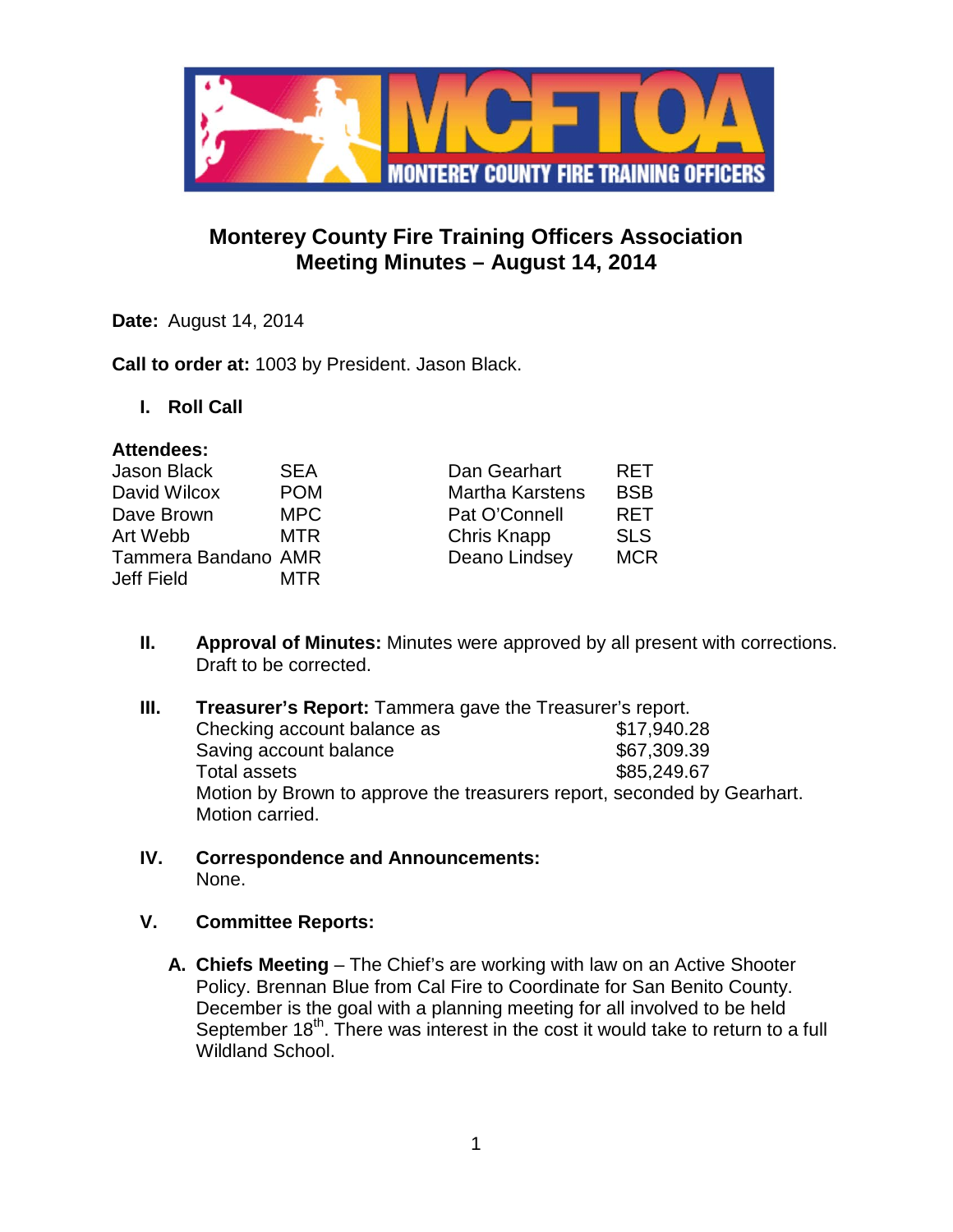

- **B. Wildland Committee -- Direction** was given to pay a \$150 to the Big Sur Fire Brigade for the loss of a tarp that was burned during the previous years Wildland School. The total cost of this year's Wildland School was \$1,058.37. Total Revenues were \$940. \$118.37 was made on the school. There were no complaints about the \$10 fee to attend the school. Gearhart made a recommendation that we go back to MPC for registration. Dan also presented the evaluations and feedback from the attendees to the school. 16 evaluations were received. A question was asked if we wanted to have the media there. The media has always been invited but they don't always show. These days they ask for us to send them a photo by email. The information that went to the media and came from the Hunter-Liggett PIO was not accurate. 1,000 acres Vs. 70 actual acres within the black. Dan also presented the After Action Report. Some items that were discussed: Lack of engines participating from Santa Cruz County. Radio Communication did not go well. A repeater system was recommended for the future schools. A minimum number of engines for a branch need to be established. Expanding the School. Having a meeting of the MCTOA's Wildland Committee previous to any other meetings. The After Action Report will be sent to the Chief's to discuss.
- **C. Fire Library** No report

#### **D. Programs/Training Classes**

Trauma Triage Training to all paramedics. The 2-hour course will be a lecture about protocols. Sept. 18,19 and 22nd.

- **E. Website** Lots of people are checking the website. Average of 35 sessions per day are logged. The most popular part is the Health and Safety Section. MCFTOA is also very popular on Facebook.
- **F. Fire Academy** The Paramedic Program is moving forward. Classes will be held in the room that we usually meet at the training facility. Dave Brown also stated that the fire classes are on the decline. We need to get input from all departments countywide on their needs. Many classes do not get filled. If there are needs they can be filled. He would also like to put together a list of core instructors. The new Fire Academy has 24 students. The Academy purchased one of the new smoke machines. The TO's can make it available. The cost of the fluids will need to be covered.
- **G. Countywide drills:** Salinas is scheduled for the first drill in the November timeframe. Chris Knapp is a contact. Goals and objectives have been established. The timing would be a drill that may last 2.5 hours at shift change